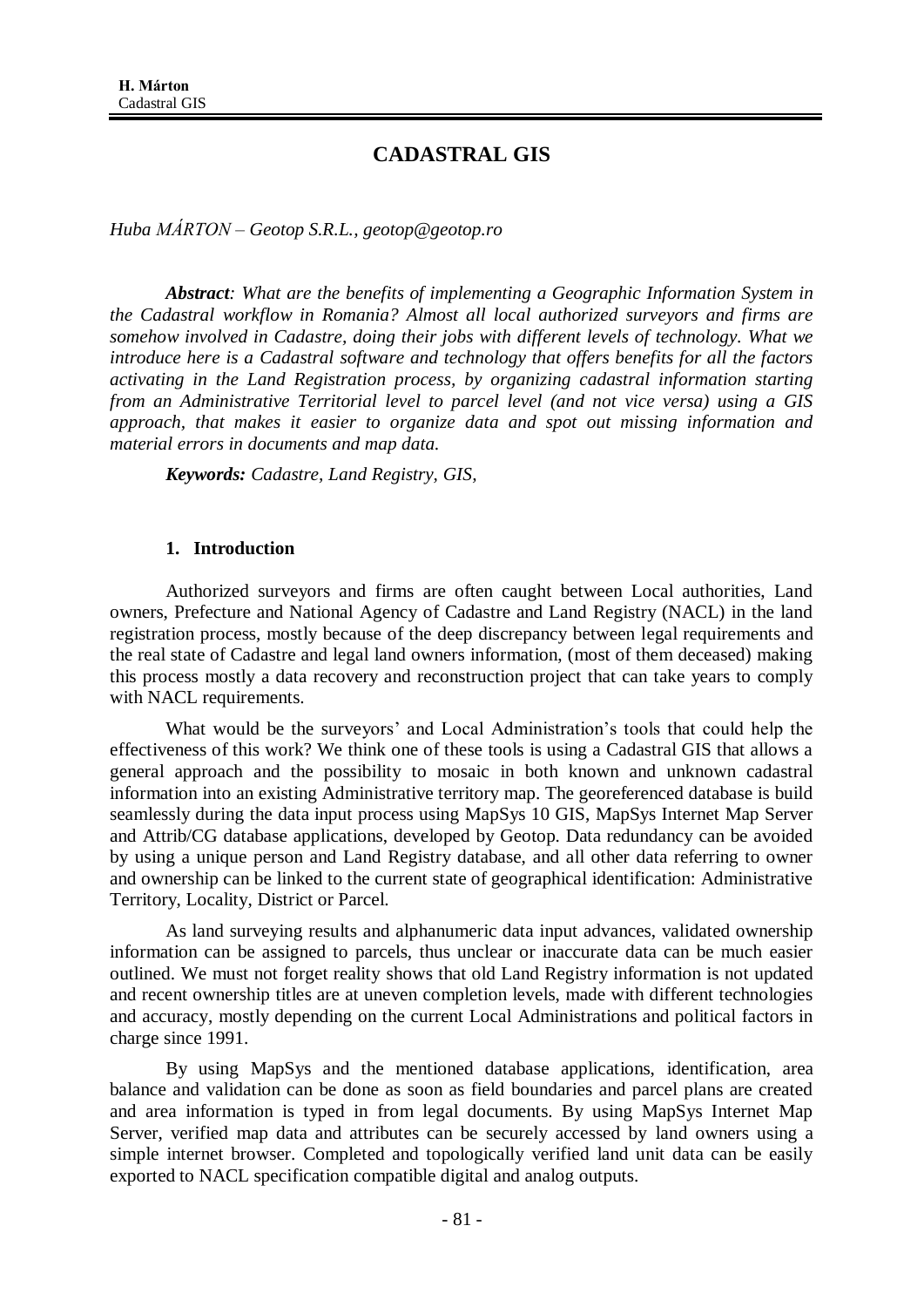## **2. Additions**



Fig. 1. Cadastral GIS technology developed by Geotop

Short description of the main software components:

## **MapSys 10 GIS**

The new MapSys 10 combines advanced cadastre-specific functionality with processing power, providing solutions in many areas of activity, backed up by efficient GIS database creation tools. GIS professionals who use MapSys to generate geo-referenced spatial data can create GIS databases validated at all levels in a quick and structured manner. This approach is supported by its graphical, topological, analysis and representation features. By using these advanced features, data administration efficiency increases with the volume and complexity of data. MapSys can be used by geo-professionals to directly generate or edit topologically validated data that can be used in MapSys IMS or other GIS software.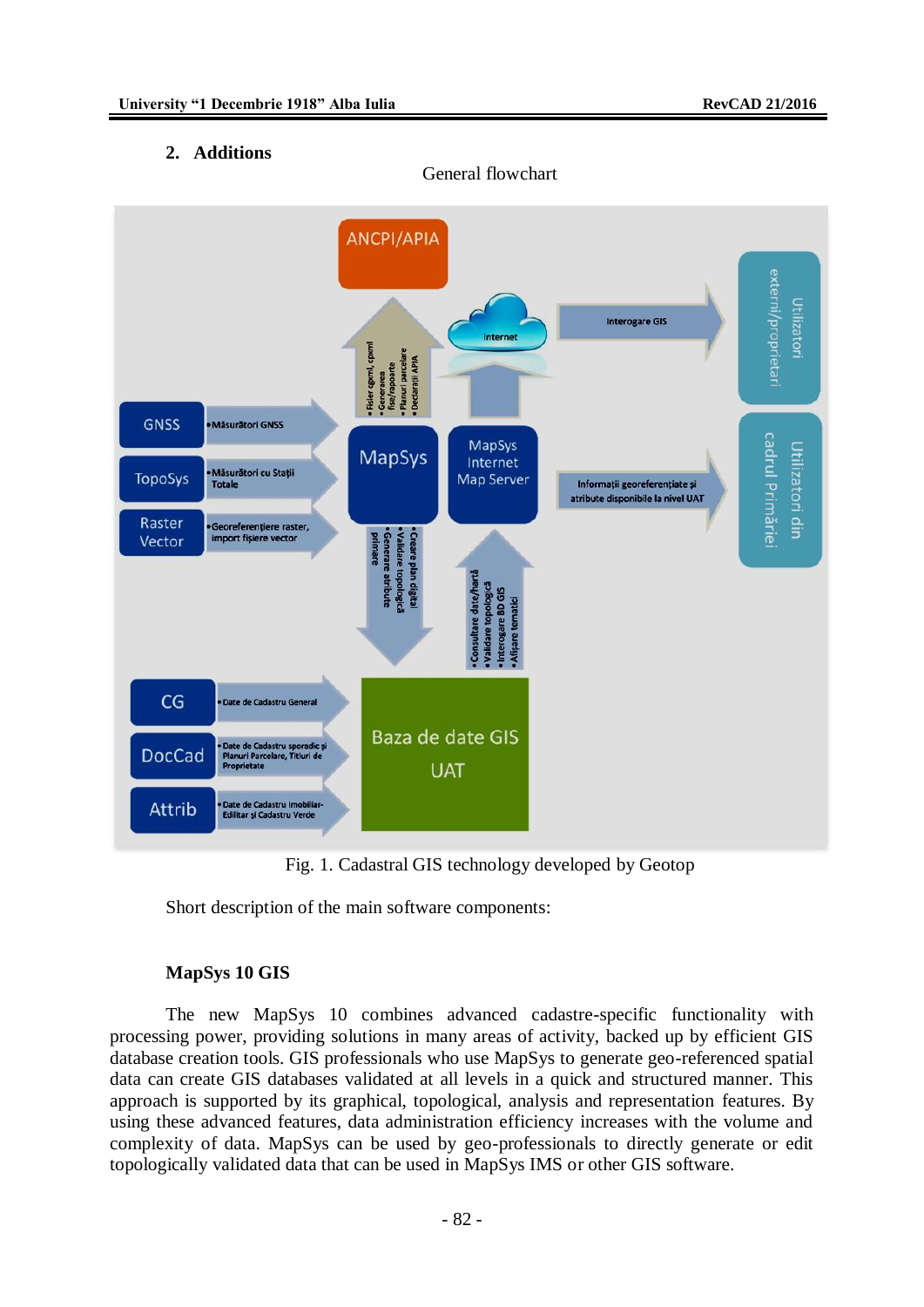

Fig. 2. Typical MapSys window

Main functions offered by MapSys are:

- Import/Export of vector, raster and attribute data using a wide range of formats
- Standard xml-based NACL outputs (Cp, cpxml, cgxml)
- Advanced, Cadastre specific editing and creation tools
- Efficient Topology build-up and analysis
- External plug-in application interface and live attribute transfer
- Various Thematic representation methods based on object attributes
- DTM generation and related functions
- Raster editing, geo-referencing and vectorization automation tools
- Plotting complex layouts and batch printing functionality
- Metadata tools
- MSCI interface for even more automation

GIS databases built with the above mentioned special features offered by MapSys can be synchronized with other similar software or with external applications like the ones below.

## **CG/DocCad/Attrib**

In accordance with local regulations, specific attribute databases and outputs must be provided along with documentation for Cadastral Registration or City planning depending on the specific project type: Individual parcel/building ownership, Parcel plan, General Cadastre, Urban cadastral Information System. These requirements can be easily fulfilled by CG, DocCad and Attrib database applications, integrating relational database structure for all mentioned subcategories and bi-directional active links to map data stored in MapSys. Relevant object attributes like Area, Perimeter, ID's, neighbor objects are automatically